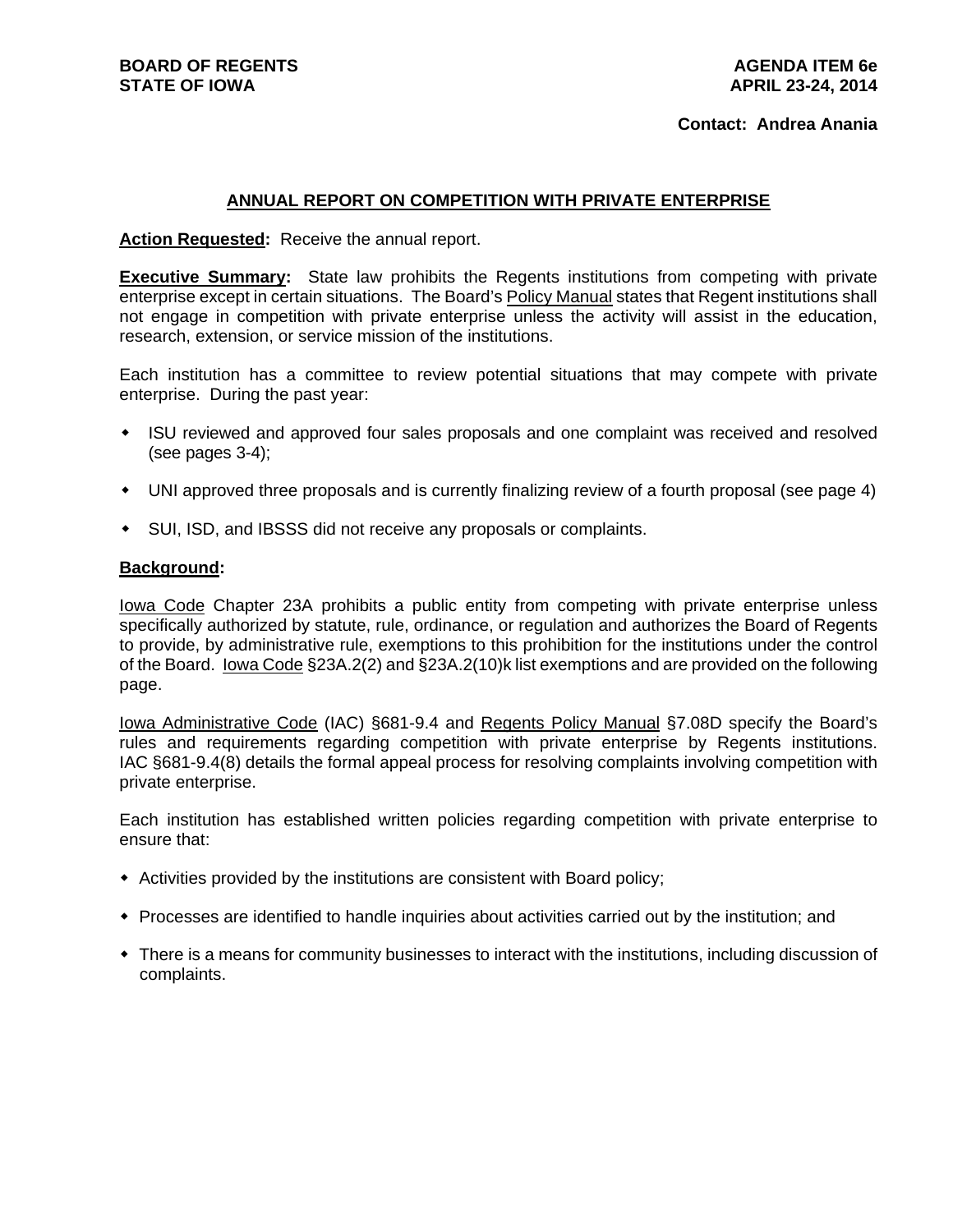# **Exemptions from Competition with Private Enterprise**

| <b>Iowa Code</b><br>§23A.2(2)   | The state Board of Regents or a school corporation may, by rule, provide for<br>exemption from the application of this chapter for any of the following:                  |                                                                                                                                                                                    |
|---------------------------------|---------------------------------------------------------------------------------------------------------------------------------------------------------------------------|------------------------------------------------------------------------------------------------------------------------------------------------------------------------------------|
|                                 | a.                                                                                                                                                                        | Goods and services that are directly and reasonably related to the educational<br>mission of an institution or school.                                                             |
|                                 | b.                                                                                                                                                                        | Goods and services offered only to students, employees, or guests of the<br>institution or school and which cannot be provided by private enterprise at the<br>same or lower cost. |
|                                 | C.                                                                                                                                                                        | Use of vehicles owned by the institution or school for charter trips offered to<br>the public, or to full, part-time, or temporary students.                                       |
|                                 | d.                                                                                                                                                                        | Durable medical equipment or devices sold or leased for use off premises of<br>an institution, school, or University of Iowa Hospitals or Clinics.                                 |
|                                 | е.                                                                                                                                                                        | Goods or services which are not otherwise available in the quantity or quality<br>required by the institution or school.                                                           |
|                                 | f.                                                                                                                                                                        | Telecommunications other than radio or television stations.                                                                                                                        |
|                                 | g.                                                                                                                                                                        | Sponsoring or providing facilities for fitness and recreation.                                                                                                                     |
|                                 | h.                                                                                                                                                                        | Food service and sales.                                                                                                                                                            |
|                                 | i.                                                                                                                                                                        | Sale of books, records, tapes, software, educational equipment, and supplies.                                                                                                      |
| <b>Iowa Code</b><br>§23A.2(10)k | This chapter does not apply to the following on-campus activities of an institution<br>or school under the control of the state Board of Regents or a school corporation: |                                                                                                                                                                                    |
|                                 | (1)                                                                                                                                                                       | Residence halls.                                                                                                                                                                   |
|                                 | (2)                                                                                                                                                                       | Student transportation, except as specifically listed in §23A.2(2)(c).                                                                                                             |
|                                 | (3)                                                                                                                                                                       | Overnight accommodations for participants in programs of the institution or<br>school, visitors to the institution or school, parents, and alumni.                                 |
|                                 | (4)                                                                                                                                                                       | Sponsoring or providing facilities for cultural and athletic events.                                                                                                               |
|                                 | (5)                                                                                                                                                                       | Items displaying the emblem, mascot, or logo of the institution or school, or<br>that otherwise promote the identity of the institution or school and its<br>programs.             |
|                                 |                                                                                                                                                                           | (6) Souvenirs and programs relating to events sponsored by or at the institution<br>or school.                                                                                     |
|                                 | (7)                                                                                                                                                                       | Radio and television stations.                                                                                                                                                     |
|                                 | (8)                                                                                                                                                                       | Services to patients and visitors at the University of Iowa Hospitals and<br>Clinics, except as specifically listed in §23A.2(2)(d).                                               |
|                                 | (9)                                                                                                                                                                       | Goods, products, or professional services which are produced, created, or<br>sold incidental to the schools' teaching, research, and extension missions.                           |
|                                 |                                                                                                                                                                           | (10) Services to the public at the Iowa State University College of Veterinary<br>Medicine.                                                                                        |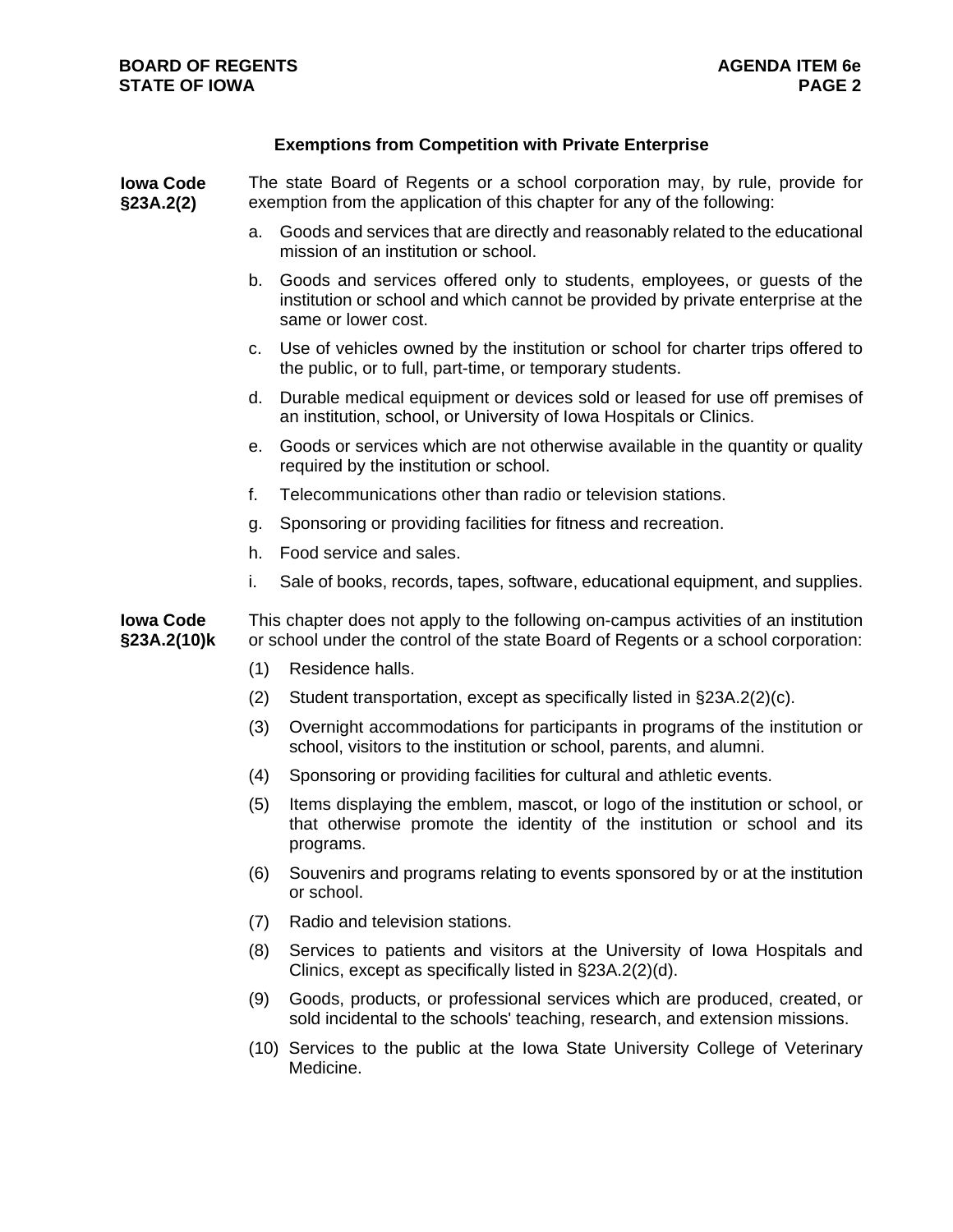# **IOWA STATE UNIVERSITY – sales opportunities**

# PETROGRAPHIC SERVICES

ISU's Geological and Atmospheric Sciences Department requested approval to begin selling petrographic analysis services to the private sector.

During its investigation, ISU learned there are three private sector suppliers of various types of petrographic services located in Pennsylvania, Texas, and Washington. Despite the presence of these suppliers, Iowa companies were contacting ISU and expressing concern about their inability to obtain certain services.

ISU services include the analysis and interpretation of samples and data submitted by the private sector. During the review, ISU learned that SUI was offering a different type of petrographic services, which did not include the analysis and interpretation of samples and data.

The Competition with the Private Sector Committee (Committee) concluded the services offered by ISU were not readily available in Iowa, nor would ISU be competing with SUI. Providing these services was viewed as being consistent with the University's goal of greater interaction and partnership with private industry. In addition, providing these services gives students hands-on educational and fieldwork experience. Consequently, the request was approved.

#### RECIPE ANALYSIS

ISU's Department of Food Science and Human Nutrition was contacted by several groups, including a large insurance provider in Iowa, to provide recipe analysis services. These services had not been marketed, but were being requested to help support the privately led and Governor endorsed Healthiest State Initiative. Upon investigating, ISU was able to find one entity in Colorado that provided a similar service, but could not find any providers in Iowa.

The Committee reviewed this request and determined the Department of Food Science and Human Nutrition was providing a valuable service not available in Iowa. In addition, ISU supports the Healthiest State Initiative. As a result, the request was approved.

## BIODEGRADABLE POLYANHYDRIDE SYNTHESIS

ISU's Chemical and Biological Engineering Department has the expertise to synthesize biodegradable amphiphilic polyanhydrides, which can be used as carriers for drugs, proteins, and vaccines.

Many pharmaceutical and biotechnology companies test a few grams of these substances for their in vitro and in vivo testing before investing in their use as a carrier. Selling small amounts (1-10 grams) of the polyanhydrides ISU has synthesized is highly beneficial to University research, education, and economic development efforts, as the feedback from pre-clinical testing helps accelerate product development for FDA approval.

The Committee reviewed the request and determined there were no other known competitors selling synthesized amphiphilic polyanhydrides. Given its positive impact on the University's education, research, and economic development efforts, the Committee approved the request.

### GENOMIC ANALYSIS SERVICES

ISU employs an internationally renowned researcher with a unique expertise in livestock genomics. The researcher was contacted by colleagues who requested he provide both genomic analysis of livestock data and training in the techniques utilized. Because the demand for this service is based entirely on the researcher's expertise, it is not a service that can be duplicated in the private sector. In addition, the projected total sales volume for these services was not significant from a financial perspective. As a result, the Committee approved the request.